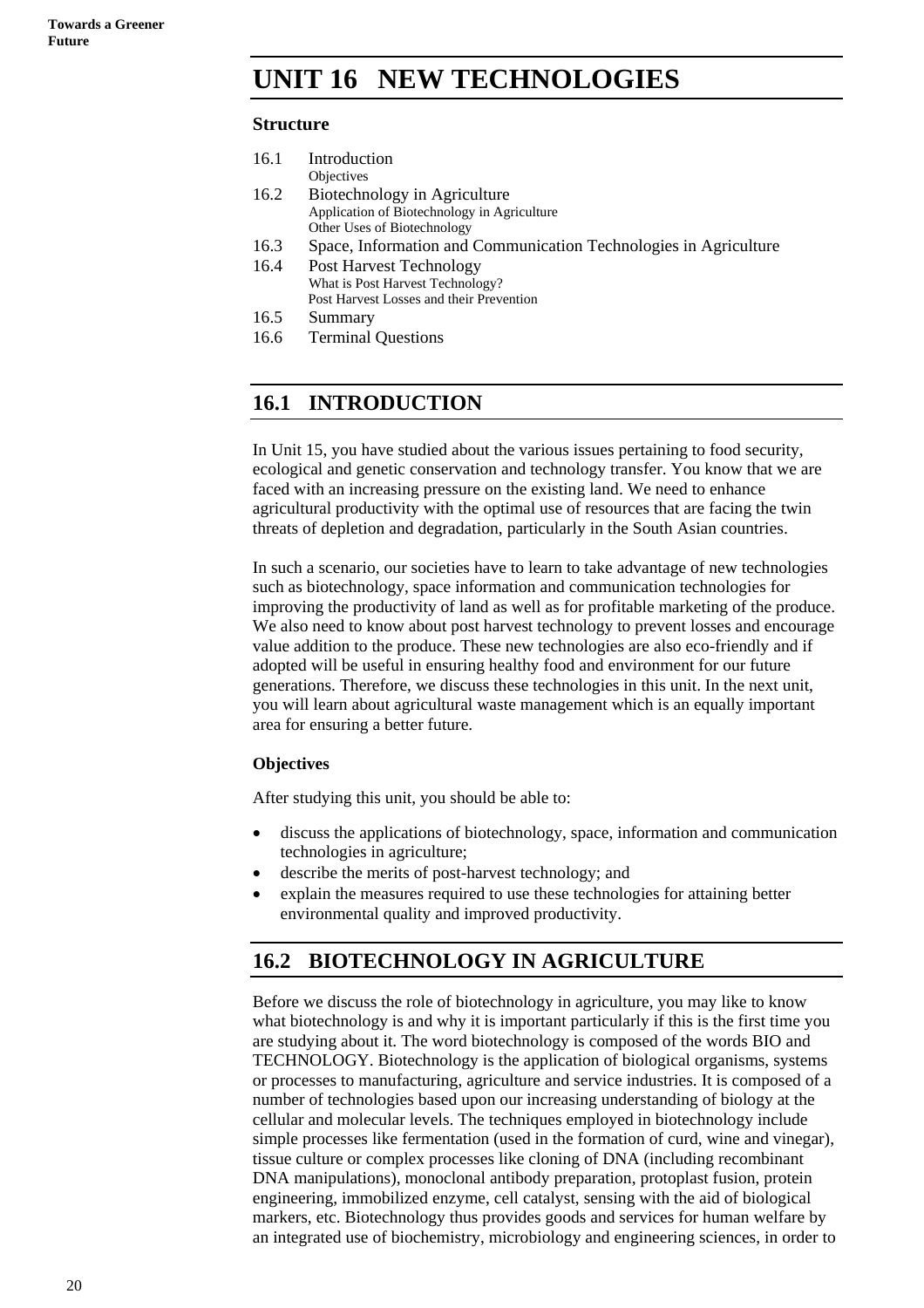achieve technological (industrial) application of the capabilities of micro organisms, cultured tissue cells and parts thereof [European Federation of Biotechnology]. Biotechnology may be defined as "the controlled use of biological agents, such as micro organisms or cellular components, for beneficial use".

## **Scope and Importance of Biotechnology**

Biotechnology was being practiced long before the word was invented. The preparation of simple products like yogurt, cheese or wine is based on biotechnical methods, which are dated to prehistoric times. In the  $20<sup>th</sup>$  century, Chaim Weizmann (in 1920s) produced butanol and acetone from starch by fermenting it with the microorganism *Clostridium acetobutylicum.* This was an important discovery because acetone was an essential component of explosives used during World War 1. This was followed by the discovery of penicillin by Alexander Fleming in 1929 from the cultures of the fungus *Pencillium notatum* and its subsequent commercial production.*.* This antibiotic saved millions of lives during World War II. Currently biotechnological programs are underway in many public and private-funded research and development organizations across the world.

Modern biotechnology involves reproductive technologies to influence reproduction in humans, plants, animals and gene technology, i.e., ways of manipulating genetic makeup of micro organisms, plants and animals to alter live stock and crops to suit our purpose, or to improve human health or in solving environmental problems. In this section we will explain briefly the various applications of biotechnology in food and agriculture, human uses and the environment.

## **16.2.1 Application of Biotechnology in Agriculture**

Improvements in agricultural production and in food and nutrition depend on land, water and energy resources, which are finite in nature. Therefore, an important research and development goal of life sciences is to increase the biological productivity per unit area per unit of time. In this wide field, research also aims to increase food production with a higher nutrition value. The biotechnological applications in agriculture aim for improvements in potential crop yields, ratio of primary to secondary products, nutritive value of food and its physical properties (e.g., improved glutin content in wheat used for bread making). Resistance or capacity to tolerate abiotic and biotic stresses is another vital area of research. Similarly, biotechnology finds an important role in improving the quality of crops and livestock and their products. Let us now discuss some important areas of biotechnological interventions in agriculture.

## • **Genetic enhancement of crops**

Modern tools of biotechnology like tissue culture, recombinant DNA gene cloning, polymerase chain reaction, protein/metabolic engineering can revolutionize agriculture research by producing transgenic plants by modifying the genes through biotechnological methods. Modern biotechnologies can add greater precision and speed to plant breeding. Transgenics have been reported in 40 crop plants including maize, rice, soybean, cotton, rapeseed, potato, sugar beet, tomato and alfalfa but these are yet to be used commercially in the developing countries.

An enhanced production of cereal grains during the last forty-five years was primarily due to the availability of improved varieties of seeds developed by the application of classical genetics and plant breeding. The application of genetic engineering technology will henceforth allow plant breeders to access a much more diverse range of genes. The establishment of a plant breeding industry based on a deep understanding of cellular and molecular biology offers the possibility to overcome limits to production. For example, the pathway of photosynthesis in temperate plants involves fixation of carbon dioxide under the action of the enzyme ribulose-1, 5-diphosphate carboxylase. Further, small alterations in the characteristics of the enzyme via changes in the coding

Transgenic is an organism that has one or more genes that have been transferred to it from another organism.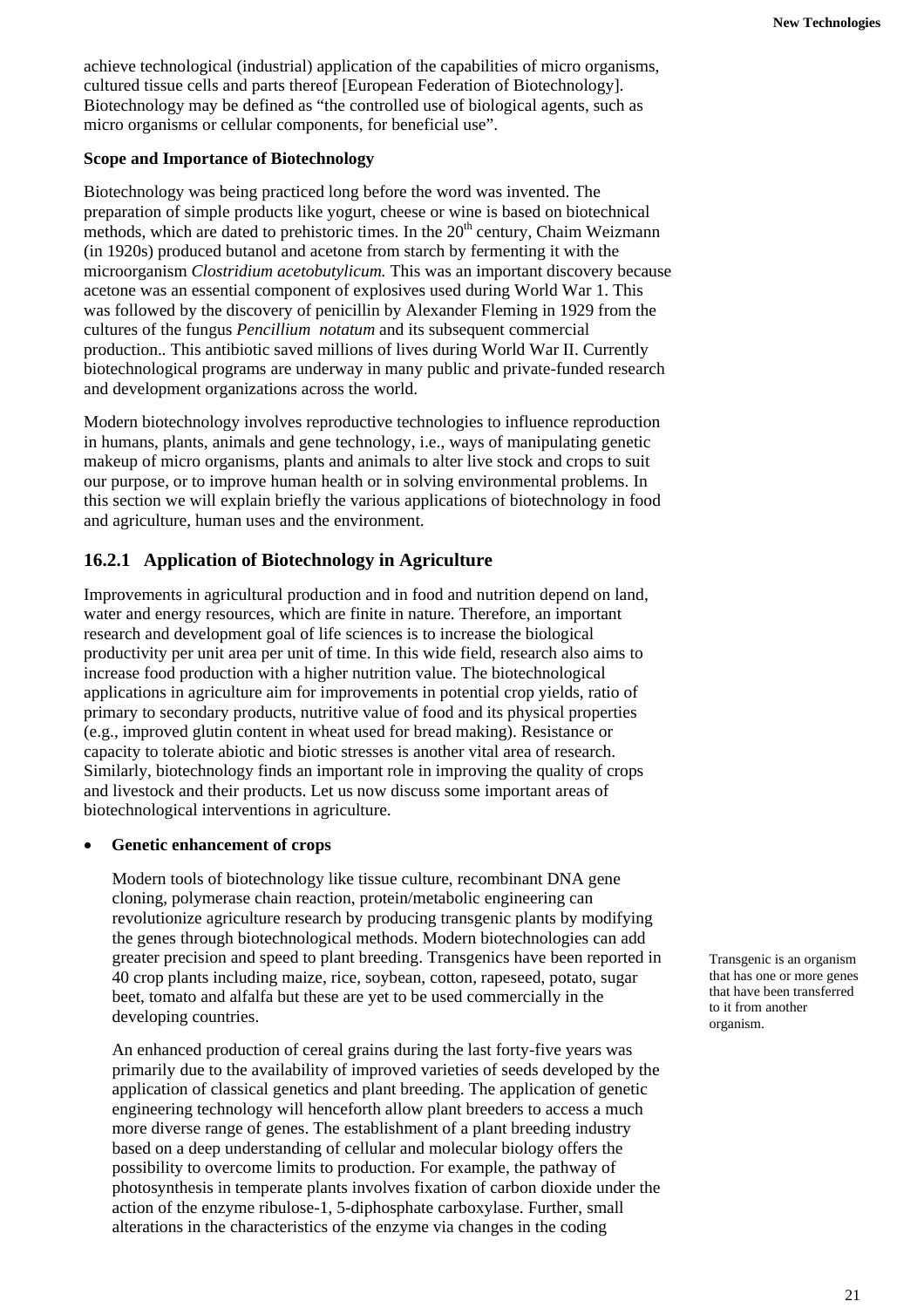sequence of the appropriate gene/s may result in enhanced N-fixation efficiency in plants.

## • **Improvement of quality and productivity in horticulture**

In-vitro studies play a major role in increasing productivity and quality of horticultural crops. The potential for growth in fruits, vegetables and floriculture seems unlimited in our tropical agro-climatic conditions. The private sector is introducing latest technologies including the development of controlled environment glass-house technology for operating climatic-controlled environments to produce, through tissue culture, large volumes of plants and flowers that would ensure their high quality for the export markets. It is here that biotechnology can step-in to enhance horticulture production: both quantitatively and qualitatively in a big way (see Box 16.1).



#### **Box 16.1: Tissue culture**

**Fig.16.1: Propagation of plants through tissue culture** 

Plant cells can be cultured on agar plates containing the necessary nutrients. The advantage is that many individual plants can be produced quickly in comparison to the conventional method of plant propagation. Also, many clones can be kept alive in this way in a small space. The formulation of the growth medium is changed depending upon whether we are trying to get the plant to produce undifferentiated callus tissue, multiply the number of plantlets, grow roots, or multiply embryos for "artificial seed". The main advantages of tissue culture are:

- New crop plant clones can be propagated quickly.
- Some ornamental plants that may be slow-growing or hard to propagate can be produced.
- Callus cells are convenient for gene transfer through experiments.
- Transgenic plants can be kept safe during tissue culture and propagated easily.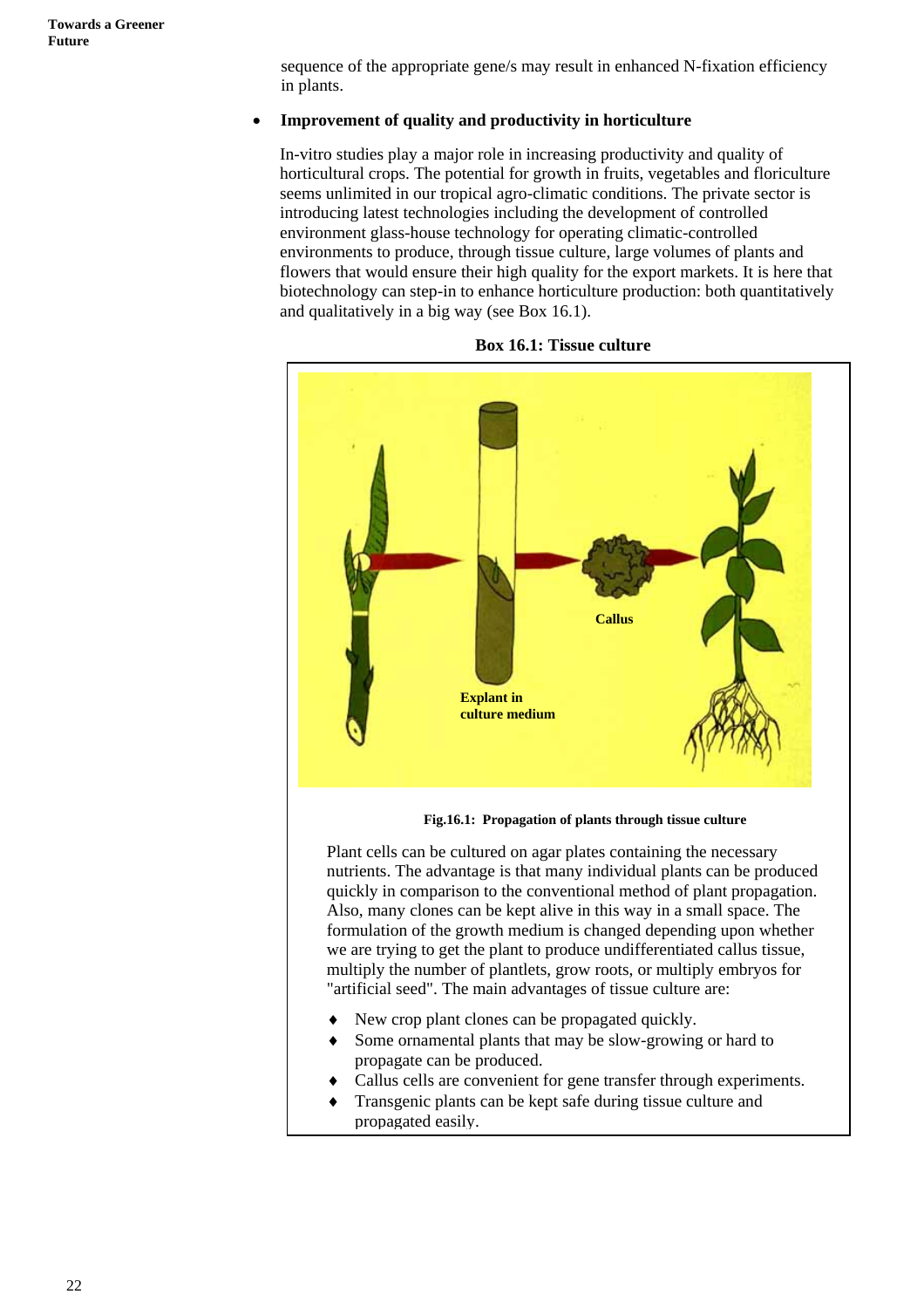## • **Specific pathogen-free plant production**

Virus is a protein. Viruses harbour in many horticulturally important crops and have the potential to produce disastrous consequences. Fortunately, viruses and other pathogens, in most cases, are unable to invade the plant meristem.

Meristem cultures have been successfully used in carnation, chrysanthemum, papaya and banana. These genetically modified (GM) plants hold a tremendous promise for small farmers. The biotechnological techniques when coupled with application of different temperatures and chemicals (thermo and chemotherapy) as has been done with potato demonstrate greater efficiency. Cardamom clones have already gone into brisk business since then and other devastating diseases have attracted the attention of planters.

#### • **Nitrogen fixation**

Another potentially significant area of bio-technical research and development is that of the introduction of symbiotic nitrogen fixation into non-leguminous plants. Novel symbiotic vectors like gall forming *Agrobacterium tumefaciens* and root nodule bacteria (*Rhizobium* spp.) have delivered genes to leguminous plants. Transfer of foreign genes to host cells has been achieved. However, the *Rhizobium* does not transfer DNA to the host itself but functions as a chemical factory converting raw materials into useful products that are passed on to the host plants. In addition, a segment of DNA has also been identified that permits high-level synthesis of foreign genes in root nodule bacterioids. These foreign genes are expected to enhance the efficiency of nitrogen fixation and delivery of plant growth regulators and perhaps very soon, increase even pest resistance.

#### • **Increased disease resistance**

*In vitro* tissue culture and selection by bio-technical tools has been used to develop pest resistance and resistance to herbicide, e.g., maize plants have been developed which resist herbicide toxicity. This is an example of transgenic maize. It is currently grown on an extensive scale in U.S.A.

## • **Improved quality of plant products**

Plant varieties have been developed whose seed proteins have been biogenetically modified to suit our needs. An example is the improvement in bread making quality of high yielding, home grown wheat. GM crops also improve the nutritive value of the cereal proteins for humans and also for pigs and poultry.

#### • **Improving resistance of plants to stress**

The potential for improved GM crop productivity arising from the presence of mycorrhizal fungi, which facilitate water and nutrient uptake, particularly phosphorus has been demonstrated. Such plants show increased resistance to abiotic stresses. Similarly transgenic plants have been grown in poor soils, using saline water which prevails in coastal lands to yield non-traditional foods and fuels.

## • **Biotechnology and forestry**

Unlike annual crops, the breeding behaviour of trees is complex and their life cycle is long. Therefore, one has to wait for many years to produce tree varieties with desirable traits. The modern non-conventional methods of genetic engineering, tissue culture and somatic hybridisation have infused new hope for enhancing forest quality and productivity with quick results. These nonconventional methods of tree production are expensive, but when combined with conventional and new bio technological methods, costs become reasonable. For improvement in forest trees, where conventional methods of selection, breeding

Meristem is an embryonic plant tissue that produces new cells through repeated mitotic divisions.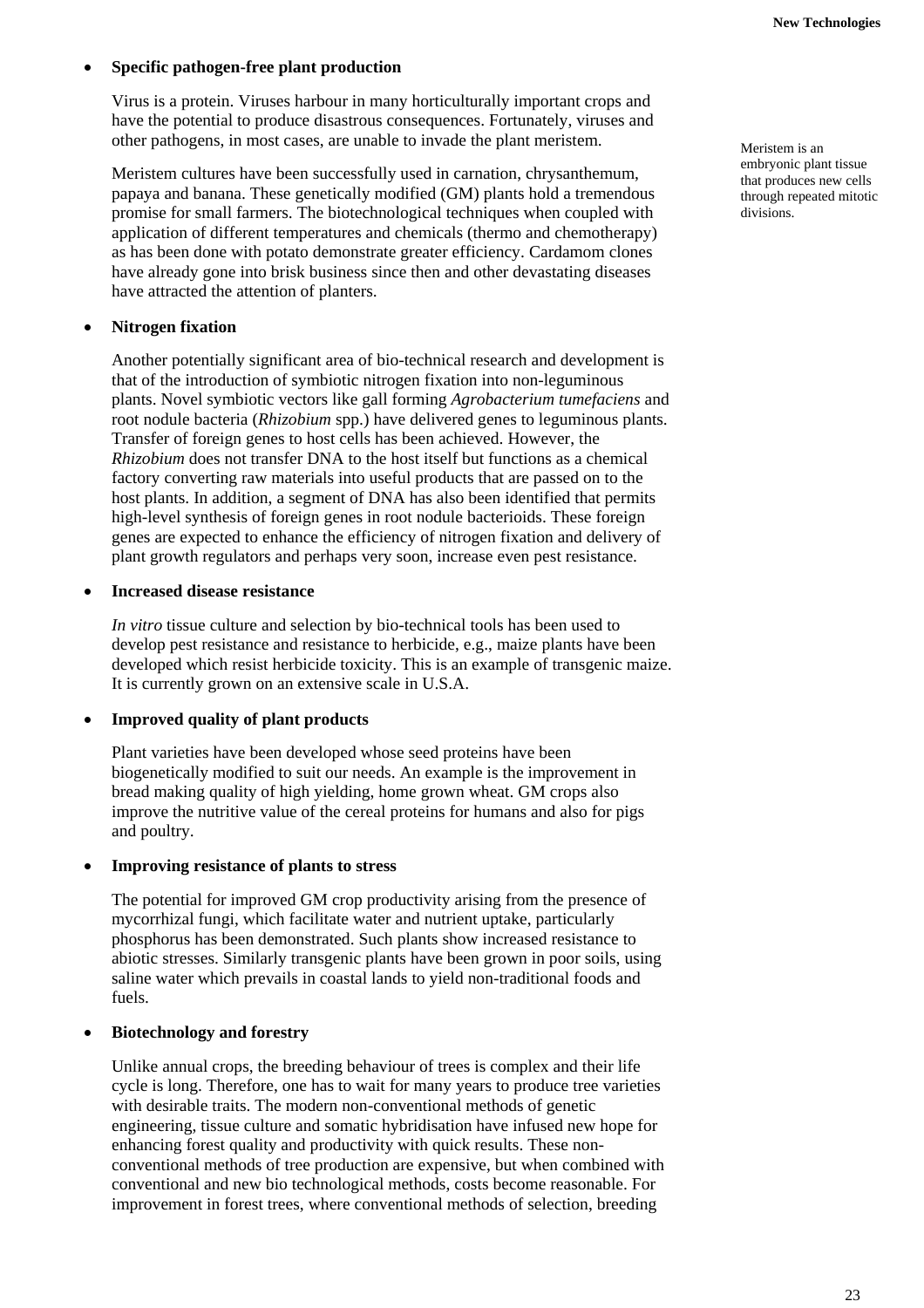and progeny testing are difficult, tissue culture techniques could definitely reduce the time for selection and propagation of desirable traits.

#### • **Biotechnology and livestock production**

Improvements in the efficiency of reproduction in farm livestock involving biotechniques such as super ovulation, embryo transfer and cloning are already having an impact in livestock breeding. One of the best examples of biotechnology and livestock production relates to increased milk production from dairy cows. Daily administration of growth hormones to young stock has been shown to increase live weight and feed conversion in cattle, sheep and pigs; the increased gain seems to be associated with a higher content of protein at the expense of fat.

## **16.2.2 Other Uses of Biotechnology**

Biotechnology is being applied in industry, in human uses including development of medicines, genetic testing, DNA profiling and cloning as well as to assist work on overcoming environmental issues.

#### • **Biotechnology and industries**

When biotechnology is applied at industrial level, it is called bio-industry. It includes on the one hand, industrial activities where biotechnologists can replace currently in-use technologies and on the other hand industrial activities where bio techniques play an important role. There are several areas in which such technologies are being used in the chemical, food, agro-based and pharmaceutical industries.

Enzymes are biological catalysts and have been used for many years as isolating agents particularly in food industry, e.g., rennin, papain and invertase. These enzymes have been used in wheat and barley brewing, baking and biscuit making, and in textiles industry. Some plant enzymes generate chemicals, which provide crops with a certain amount of resistance to insects and pests. The examples are saponins, phenolics, cardenolides and alkaloids. GM cotton is currently being test grown in several parts of India to evaluate its efficiency against insect pests.

## • **Biotechnology and human and animal health**

Immunological studies include defence against infection, prevention of disease by immunization, blood banking, hypersensitivity and autoimmunity. Bio techniques are used to measure immune responses for diagnosis and progress of certain diseases and manufacture of hormones and drugs, which are related to human health.

Several vaccines have been developed by the application of recombinant DNA technology for prevention of disease in humans, piglets and calves.

**Biotechnology and medicines:** The contribution of biotechnology to the practice of medicine through the discovery and development of a number of potent antibacterial antibiotics is widely recognized. A major ongoing effort is concerned with the discovery of new structures with antibacterial activities and the chemical modification of existing natural products. Although these antibiotics have found widespread use as growth promoters in the area of animal health, only more recently have microbial products been produced primarily for animal growth or agricultural purposes. As an example, monensin is a growth permittant for ruminant animals. Bacteria, fungi and viruses have been most commonly researched as potential microbial biocides. The development of low cost production methods and successful formulation of products such as microbial insecticides represents a commercial cutting edge for biotechnology in the years ahead.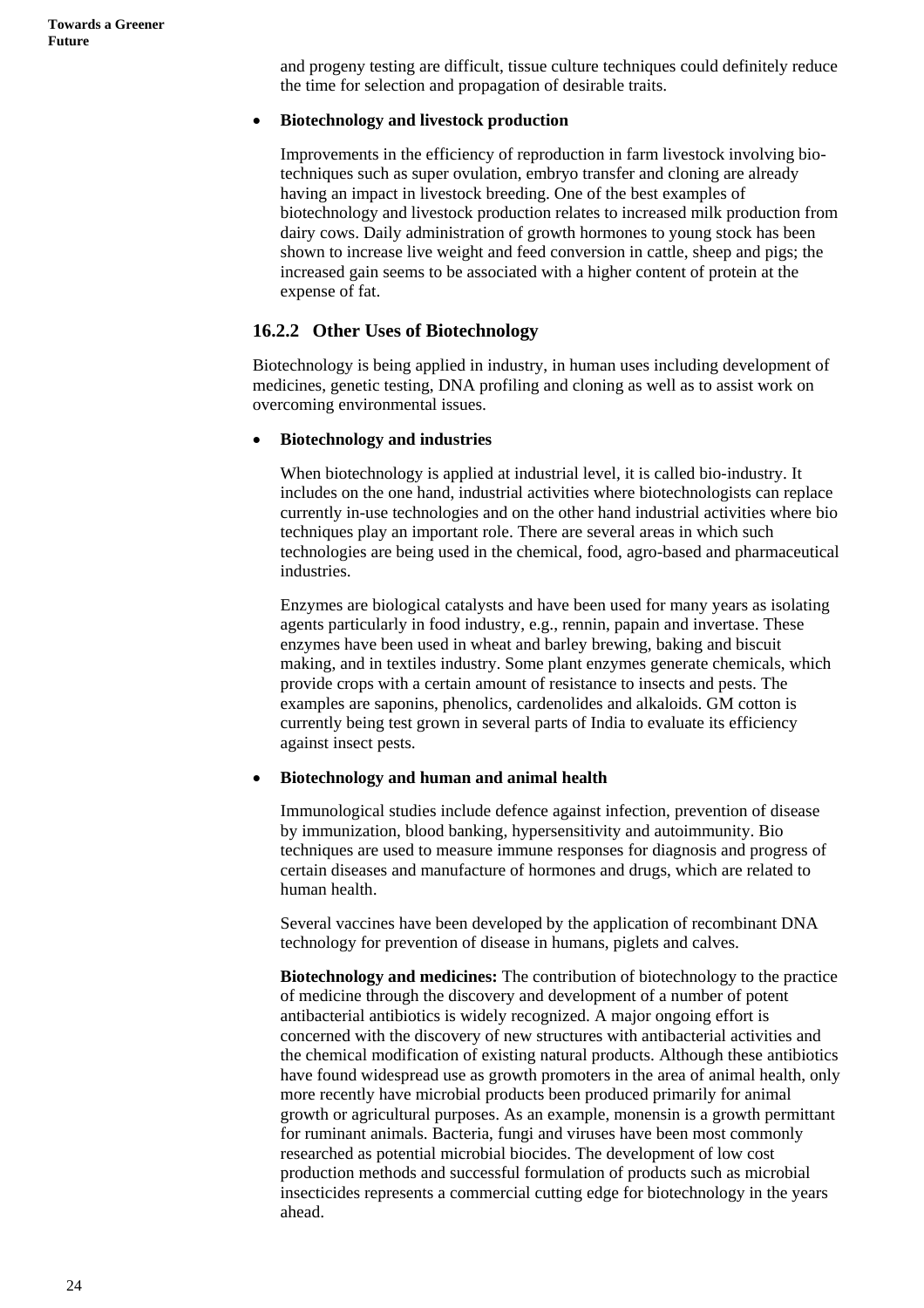Biotechnology is the *third* wave in the development of biological sciences and represents an interface of basic and applied sciences, where gradual and subtle transformation of science and technology is being witnessed. Although in agricultural science and development the future clearly belongs to biotechnology, concerns regarding GM technology and release of genetically modified organisms (GMO) into the environment ranging from its potential impact on human health and the environment have been voiced in various fora. There are economic concerns as well. It is essential that all these issues are resolved if we are to reap the potential benefits of this new technology.

## **SAQ 1**

- a) List at least five aspects of agriculture and food production where gene technology may be used.
- b) The use of biotechnology has the potential for both positive and negative impacts on the environment. Discuss an example of both positive and negative impact that you may have come across recently.

## **16.3 SPACE, INFORMATION AND COMMUNICATION TECHNOLOGIES IN AGRICULTURE**

In the past few decades, we have witnessed rapid developments in the space, communication and information technologies (ICTs). Today we have at our disposal an extensive network of telephones, radio, TV, computers, INTERNET and satellites to help us reach the remotest corner of the earth (Fig. 16.2).



**Fig. 16.2: ICTs in use today** 

<sup>(</sup>**Hint:** You could look up some magazines or newspaper cuttings on biotech usage regarding GM tools.)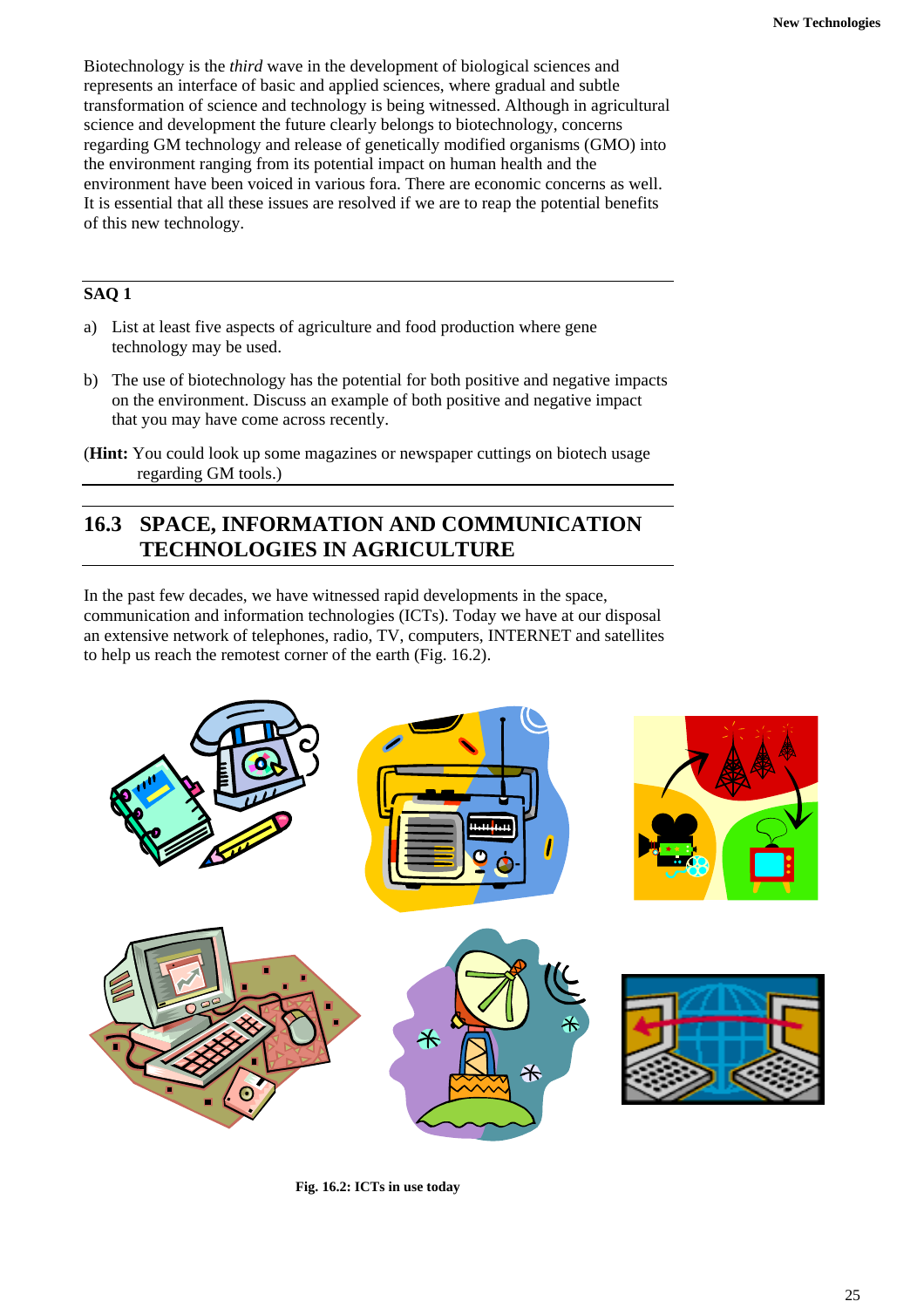These technologies offer uncommon opportunities to our agricultural research, development and farming institutions for **weather-proofing** our farming, sustaining its productivity and providing in-time advice on **markets** and on yield-reducing biotic and abiotic stresses. ICT tools are convergent and therefore these can effectively solve the complex challenges posed by technological, ecological, economic and equity issues on an integrative platform. Further, with the increased availability of ever-faster computers, the application of IT tools can speedily answer many intricate questions on:

- the rational use of non-renewable natural resources,
- maintenance of the quality of our environment,
- the magnitude of the impacts of various options of farming on the land quality, its degradation (and desertification) and
- the carrying capacity of land for human, cattle and diverse biotic populations.

Thus the use of IT, communication, and space technical tools can speed up the pace of the processes of development to meet the needs of our farm families both during production and post-production phases of their farming. Let us learn about the role of space, communication and information technologies in agricultural R&D and transfer of new methods of farming.

There are three broad ways by which space, communication and information technology tools can benefit our farming communities.

#### • **Collection of data and information processing**

Space technologies (in particular, the remote sensing satellites installed in space) provide a unique set of data of the land cover and its natural resources through various sensors placed in the satellites. There are a number of satellites girdling the globe. They are observing the weather and natural resources and are sending digital data on a regular interval. These satellites are equipped with multispectral and multi-temporal space-borne sensors. The data received can be processed to give information on vegetal cover, its quality and extent of changes that have occurred over-time.

For example, the UNEP, FAO and UNDP recently completed a pioneering study on the **quality of the land resources of South Asia**. It is estimated that 40% of the region's agricultural land (140 million ha) has suffered from one form of land degradation or the other. The intensive food production areas here have been largely eroded of their floral and faunal diversity, the ground water aquifers have been seriously reduced, forest resources have dwindled (to much less than the required 33% of the geographical space), multiple deficiencies of plant nutrients are a common occurrence, and biotic stresses are on the increase.

Space, communication and information technological tools can help reconstruct and restore these degraded agro-ecologies, maintain their vigour in good health so that evergreen revolution is sustained to feed our increasing population.

The space observed data when analysed together with other (geologic, edaphic, hydrologic, weather and socio-economic) in a geographical information systems (GIS) environment, can provide a firm basis to land use planners to devise alternate options for sustaining productivity of

- a) different farming systems and their impacts on ecological, natural and environmental resources, and
- b) on their economic implications together with the costs of reversing any losses to productivity due to land degradation.

A Geographic Information System (GIS) is a collection of geographical referenced data, personnel and computational tools designed to efficiently provide information for large tracts of land. GIS technology integrates common database operations, such as, query and statistical analysis with the unique visualization and geographic analysis benefits offered by the maps. These abilities distinguish GIS from other information systems and make it valuable to a wide range of public and private enterprises for explaining events, predicting outcomes, planning strategies and in decision making.

• **Sharing of data and information**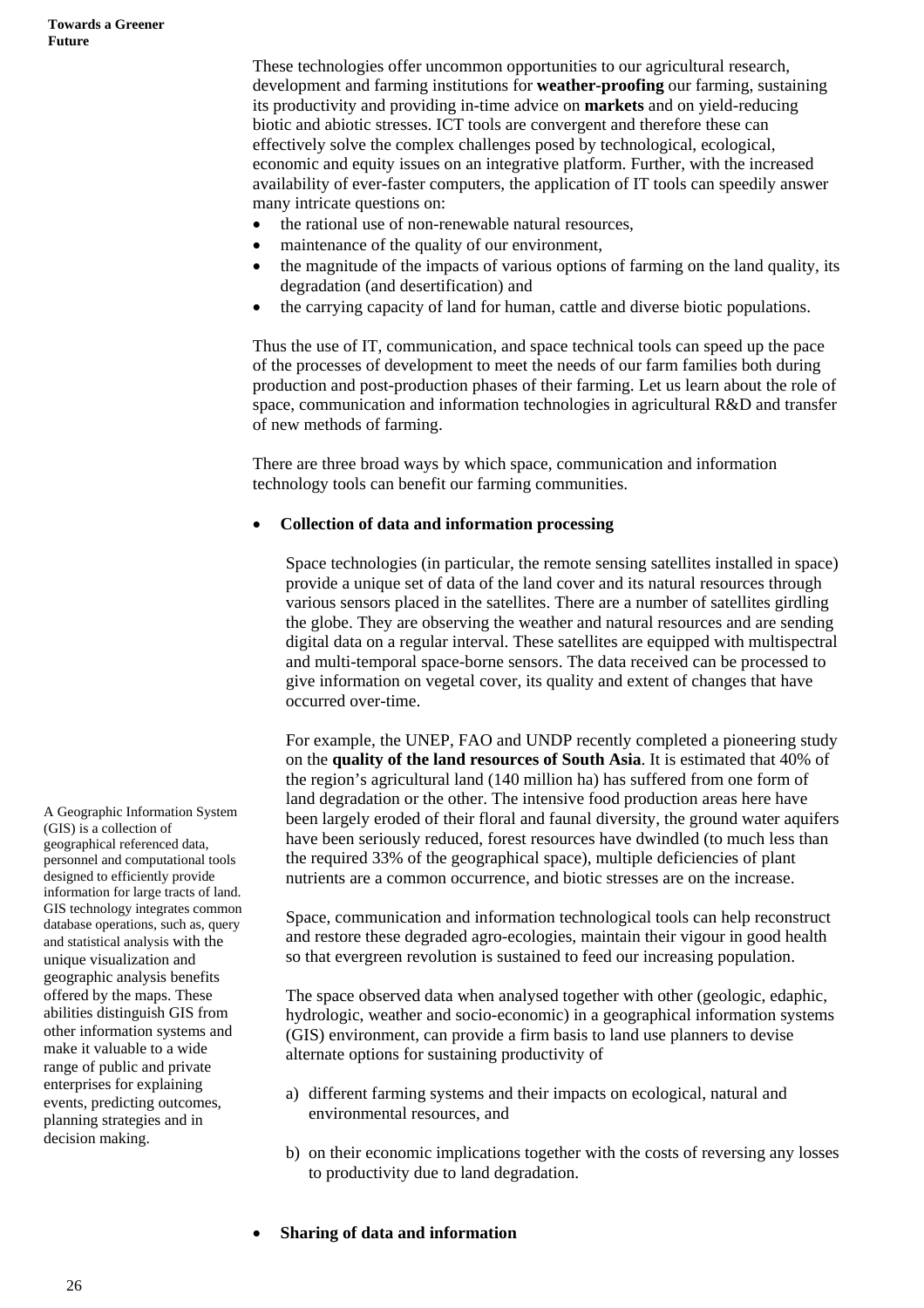Space, communication and ITs have almost revolutionized the systems of data collection, its warehousing and transfer from one site to another. Through the INTERNET, data can now be shared nationally and internationally, almost in real time. Thus interpretation of data into useful information by inter-and cross disciplinary teams of science and development workers can be made at a rather fast pace. The ecologies threatened with temporary or permanent lowering of productive capacity of land can now be easily delineated and mapped, and action programs initiated to stall the damage and repair it in the shortest period of time.

#### • **Adoption of precision farming**

Space, communication and IT enabled services can be of great assistance to our farming communities for progressively adopting precision farming. This is a management strategy that employs detailed site specific information to precisely manage production inputs. The application of precision farming techniques can improve the productivity of our agriculture and its economic and environmental sustainability. The chemical pollution can also be minimized by the adoption of precision agriculture methods as it uses integrated pest, nutrient and crop management.

Thus, we are entering the knowledge-based century dominated by an increased use of space and information technologies which will reduce the developmental gap and increase access to innovative farming systems options. However, the benefits of digital technologies can only be reaped if our research and development systems create a strong compelling environment and vision which should include, a) honesty, generosity, respect for evidence, and openness to all ideas and opinions irrespective of their source; b) knowledge sharing and capacity building, c) building networks of trust by connecting scientists to each other and to their local farming communities; and d) providing impartial scientific advice.

There is thus a challenge here for the South Asian agricultural research and development institutions to revamp their R and D framework for embedding knowledge based space, communication and information technologies for upgrading farm output both during its production and post-production phases. Time is not on our side. In this endeavour, the earlier we pick up the gauntlet, the better it would be. Agriculture [and food processing] and information technology are important areas where some countries in the SAARC region have a core competence for integrated action to remove poverty and usher in sustainable rural livelihoods. Let us assess where we stand today and see what can be done to meet these goals. At this point, you may like to assess yourself.

## **SAQ 2**

What elements of space, information and communication technologies are useful for agricultural development? List the applications of these technologies in agriculture.

We now analyse the progress made so far in these areas and suggest measures that could be taken in the near future.

#### **Progress made and some suggested initiatives**

• In some SAARC countries like India, agricultural research and development agencies have invested large resources in establishing electronic communication network facilities; the staff have been trained, and computer software are in dayto-day operational use. It is time that the available data sets are computerized, geo-referenced and cleaned. The data should be placed in a common format, so that it is easily accessible. Further, all new research and development data collected from now-on should be formatted to under grid the decision support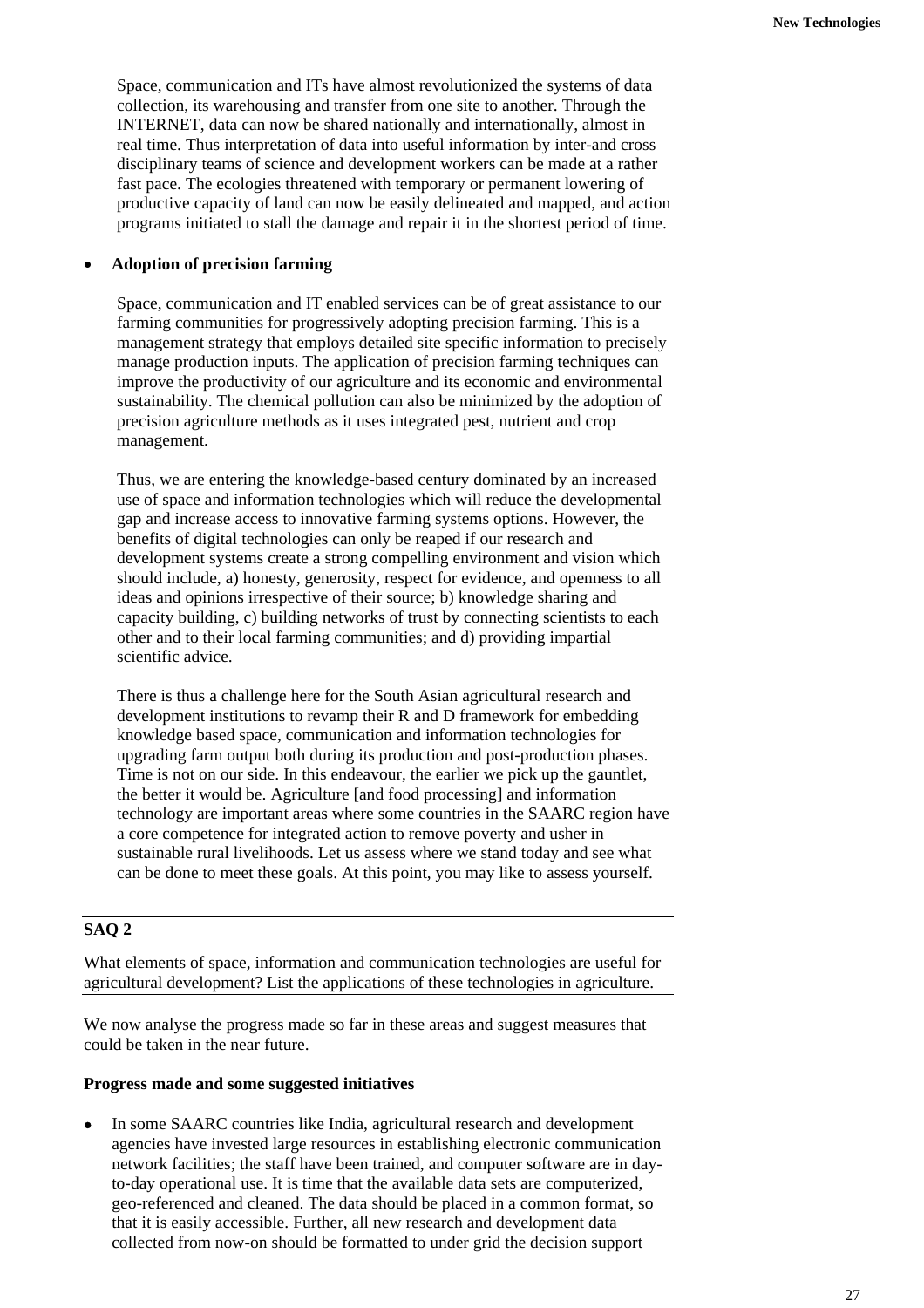M. S. Swaminathan Research Foundation (MSSRF) registered in 1988 in India is a non-profit Trust, with the mandate to impart a pro-nature, pro-poor and pro-women orientation to a job-led economic growth strategy in rural areas through harnessing science and technology for environmentally sustainable and socially equitable development.

system for agro technology development and transfer. Comprehensive minimum data sets on crop (commodity), management, location, weather and geocoordinates should be collected on a unified basis, digitised and made available on the internet to all interested parties. This one step would give a boost to our research productivity and its quality.

- Agricultural research and development agencies of countries in the South Asian region should adopt knowledge-based rural development villages (at least two in each of the agro-ecological zones) patterned after the very successful information village research project launched in the union territory of Pondicherry in India by the M.S. Swaminathan Research Foundation (MSSRF). Empowerment of farming communities with information and communication technologies has been shown to play a major role in environmentally sustainable rural development. MSSRF believes that such an effort allows not only reaching the poor but also helps them to achieve food security and social justice. A multi-year program of work should be undertaken so that the entire region is covered by the year 2025.
- Agricultural research and development organizations of various countries should join hands in actively promoting the use of new information and communication technologies. Regional networking to achieve integrated sustainable development should be encouraged. In this connection, advantage could be taken of the experience of the Integrated Mission for Sustainable Development (IMSD) launched by the Department of Space, India through inter-governmental efforts. The objectives of IMSD are to generate plans at 1:50,000 scale for land and water resources development for use by district-level natural resources managers.

Spatial databases on natural resource themes (in GIS environment) including land use, soil, slope, hydro-morphology, groundwater prospects, rainfall and climate, drainage watershed and surface water bodies, road network and settlement locations and village boundaries have been generated using satellite remote sensing data and conventional information for some selected districts. GIS technology is used to integrate and analyse resource themes for arriving at plans for land and water development, alternative land uses based on resource potential, optimal use of ground water and soil conservation. Agricultural research and development agencies could provide the required interface between the farmers, stake-holders at the watershed or community level in the development of action plans. Such activities could be undertaken in all developing countries of the SAARC region.

- The Department of Space in India has three other programs: these are CAPE (Crop Acreage and Production Estimates) and FASAL (Forecasting Agricultural Output using Space, Agro-meteorology and Land based observations) in which ICAR (Indian Council of Agricultural Research) and similar agencies from other countries should be encouraged to take a deep interest. Some agricultural research and development workers may be placed with the CAPE and FASAL groups to provide the required linkages between the agricultural R and D and space agencies. ISRO (Indian Space Research Organisation) and ICAR are already working together in an experiment called Agricultural Resource Inventory and Survey Experiment (ARISE). The scope of these works may be enlarged into well-focussed programs to cover all the agro-ecologies in the South Asian region in a time-framed fashion so that the entire region is covered within a given time frame, say, by 2025.
- To quote Professor M.S. Swaminathan, an eminent agricultural scientist from India, modern ecological agriculture offers great opportunities. We have a very large untapped yield reservoir in our country (true for all South Asian countries). We can take advantage of the tools provided by the space, communication and information technologies to usher in an era of intensified, diversified and value added farming. All the technical bits and pieces are available on the shelf; we need to put them together. We can make the unique experiments universal by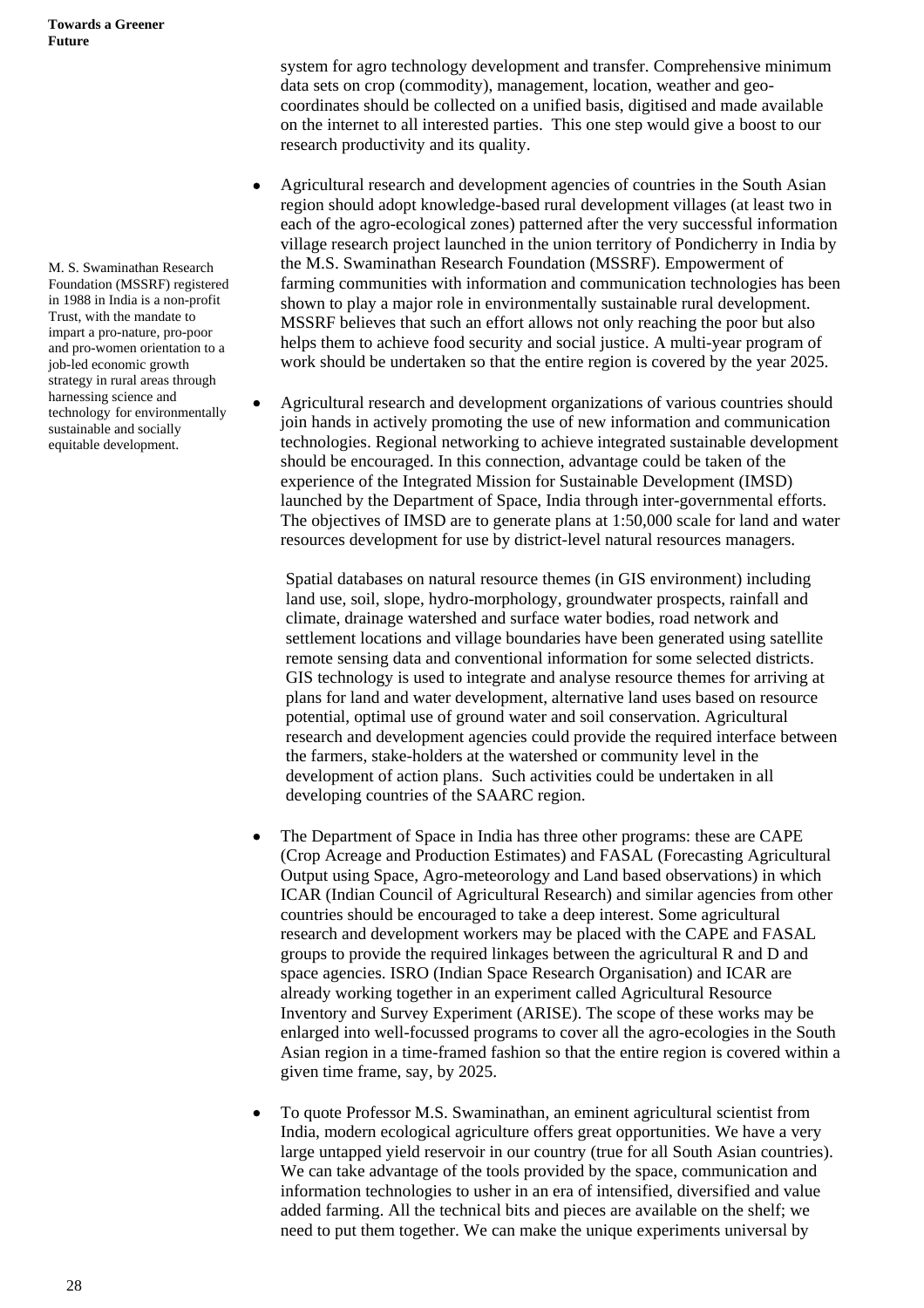putting the space, communication and information tools and precision agricultural technologies together on an operational basis. The state of Andhra Pradesh in India has already launched its first 'cyber Grameen' to harness the power of internet broad band for providing one-stop destination e-services including the development of agriculture and horticulture. We should get our priorities right and get moving to usher an era of greener future.

The discussion on space and ICTs should have given you enough food for thought and underscored the need for urgent concerted action. As an exercise, you may like to determine what kinds of voluntary or governmental initiative exist in your region/country. Attempt the following SAQ and then you may move on to the study of post-harvest technology.

## **SAQ 3**

What programmes, if any, have been undertaken by NGOs or government departments in your region/country for sustaining greener agriculture?

## **16.4 POST-HARVEST TECHNOLOGY**

We begin with the example of India to underscore the importance of post-harvest technology. In India, some 60 million tons of food grains are held as 'buffer' stocks. This very large quantity of food needs to be sustained as wholesome edible commodity suitable for human consumption under varied agro-environments across the country. Any loss in weight or deterioration in quality due to infestation with insects, fungi or other grain pests or due to wetting of the grain can end in serious economic loss. Many a times the food becomes unsuitable for consumption.

In the case of fruits and vegetables or fish products which are highly sensitive to postharvest handling, the deterioration in quality occurs rapidly if such foods are not properly handled. Because of their high moisture content, which typically ranges between 70% to 95% and soft texture, the losses are usually caused by rotting (due to bacteria, fungi). The shelf life of these perishable agricultural foods is fairly short compared with cereal, pulses and oilseeds. Thus, steps need to be taken to prevent this loss. Post harvest technology helps us meet this goal.

It is estimated that about 10 % of the yield loss occurs during harvest and field drying of crops, and a somewhat similar loss is sustained during field processing (primarily threshing), transport and storage of food-grain and oilseed crops. The weight and quality losses in the case of fruits and vegetables are much higher. About 10-20% of the horticultural crops and vegetables perish due to poor methods of harvest and onfarm processing. Lack of appropriate packaging and transport facilities particularly available with the small holders add to loss of quality and food value.

The monetary post-harvest losses are estimated at Rs. 20-30 crores annually for India. However, a more important point for the countries in this region is that we are all food-deficit nations. Food that deteriorates due to wrong post-harvest handling is food wasted. Thus, steps need to be taken to prevent this loss. Post-harvest technology helps us meet this goal.

Let us understand what post-harvest technology is.

## **16.4.1 What is Post Harvest Technology?**

In its broadest sense, the term **post-harvest technology means the conservation, protection (of quality), processing, transport, packaging, distribution, marketing and utilisation of the agricultural products upon their harvest or at the moment of separation of the edible commodity from the plant** (as in the case of agricultural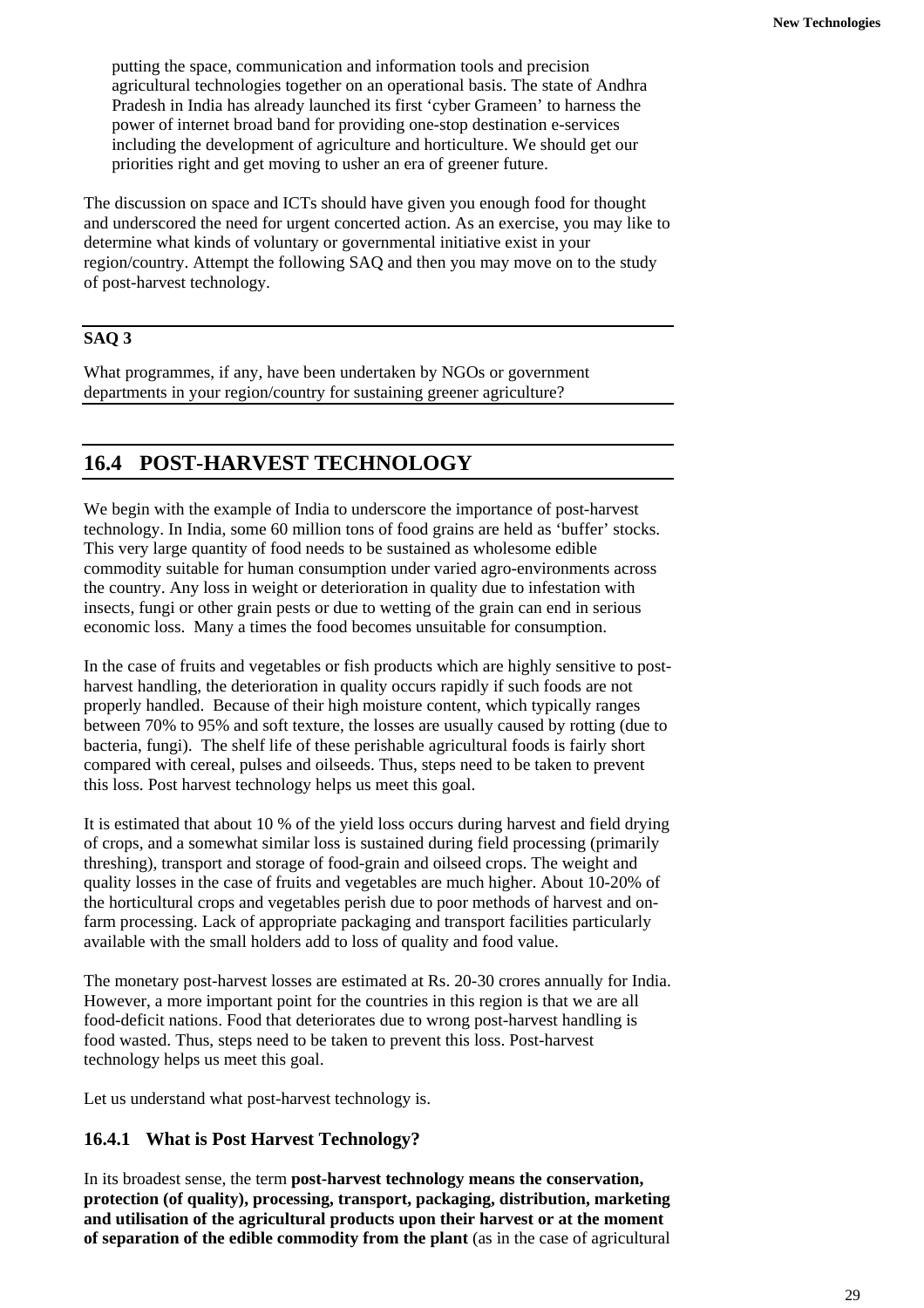crops and fruits including vegetables) **or from water** (as in the case of fish and aquatic edible species) **or products obtained from the animals** (e.g., meat, eggs, poultry, milk etc.). In this section we will mainly focus our discussion on postharvest technology as it relates to agricultural crops.

#### **Role of post-harvest technology**

The post-harvest technology is a highly diverse and inter-disciplinary subject of study. It includes

- selection and planting of appropriate varieties of crops, vegetables and fruits suited to the agro-environment and their end-use;
- the method/s of harvesting and field transportation to on-farm handling and storage;
- processing of the harvested food, vegetables, or fruits on the venue of production; and
- methods of packing, mode of transport from the farm to the various points of the marketing-chain and processing prior to sale.

The post-harvest technology of agricultural crops is important for the food security, on the one hand, and has economic dimensions on the other.

The application of the tenets and the adoption of post-harvest technical practices could potentially prevent,

- losses of weight of food, fruits and vegetables during their harvest and in the course of transportation of these products to storage, sale and consumption points;
- loss of quality by conserving their appearance and nutritional value; and
- any reduction in value addition.

Thus, on both these counts – economic and nutritional, the preservation of food, its acceptability and access is basic for food and nutritional security. So there is a strong justification for the large-scale adoption of post-harvest technologies and due attention must be given both to their scientific and technical aspects. To be effective, the post-harvest technological measures will have to be adopted by the growers of food – the farmers and farm cooperatives, marketing institutions at the various levels, wholesalers and the retailers. For this, we need to understand what kinds of losses take place at the post-harvest stages. But before moving on, you may like to consolidate these ideas.

## **SAQ 4**

- a) What do you understand by post-harvest technology?
- b) Explain in the context of your own region/country, why post-harvest technology needs to be adopted.

## **16.4.2 Post Harvest Losses and their Prevention**

Both quantitative and qualitative losses of agricultural produce occur at various stages of their post-production, i.e. at post-ripening stage. These losses, as explained earlier, refer to loss of weight, diminished food value, loss of quality and nonacceptance of the food by the consumer. These, thus result in its decreased price leading to economic losses. A case in point is the recent rejection of wheat produced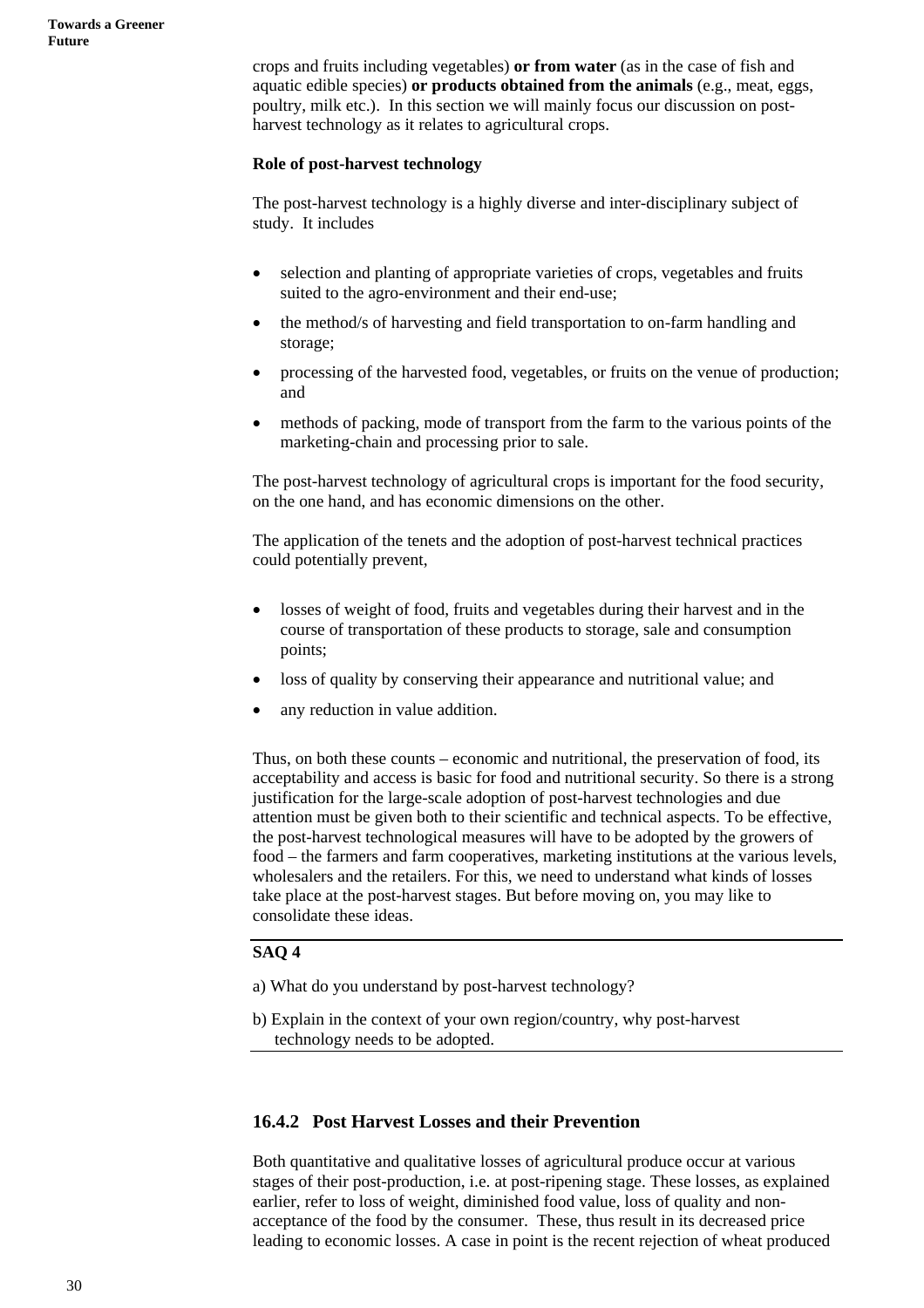in India by Iraq and Afghanistan. Our wheat has been purported to be contaminated with Karnal bunt (a fungus).

Weight-loss usually occurs due to wrong timing or methods of harvest of crops or both. Sometimes crops are left in the field, after full ripening. In the field, the produce may be infested with insect/pests or if the humidity is high it can become mouldy, or the grains may even germinate, if the seeds have no dormancy.

In the following two sections post-harvest losses of food crops (e.g., cereals, pulses, oilseeds) and of the perishable crops (e.g., vegetables, fruits etc.) are discussed in some detail.

## **Cereals, pulses and oilseeds**

These food crops are characterised by low (10-20%) moisture content at the time of their harvest, small unit size (seed weight is typically less than 1g), very low respiration rate having a very small generation of heat during storage. Heat production is typically 0.05 mega joule/ton/day for air-dry grains. These crops are generally hard textured and have a stable shelf-life; if stored in dry, well ventilated storage, these crops can maintain their quality for several years. However, in most SAARC countries, majority of the food grains are produced by small farmers having limited means. In order to help you appreciate and understand the post-harvest losses that can potentially occur in food grain crops, we discuss here the prime example of rice crop in some detail. Rice is a major food crop and is grown in most countries.

The various kinds of estimated losses in post-harvest of rice are summarised in Table 16.1 given below.

| <b>Post-harvest Operation</b> | <b>Range of losses</b> |
|-------------------------------|------------------------|
| Harvesting                    | $1 - 3%$               |
| Threshing                     | $2 - 6\%$              |
| Drying                        | $1-5%$                 |
| Handling                      | $2 - 7%$               |
| Milling                       | $2 - 10%$              |
| Storage & Transportation      | $2 - 6\%$              |
| <b>Total</b>                  | $10 - 37\%$            |

#### **Table 16.1: Estimated post-harvest losses of rice in South and South-east Asia**

**Source:** P.H. Pandey, Principles and practices of post-harvest technology (Kalyani publishers. First Edition. Reprint 2001, 453pp).

You can see from the table given above, that the post-harvest losses for rice crop are at best estimated at 10% and at worst these can be as high as 37% or about one-thirds of the crop produced. Through the use of appropriate post-harvest technologies, these losses can be substantially reduced. In Japan and in the United States of America where rice production is highly mechanized, the post-harvest losses in rice hardly exceed 2-3%. Even in Thailand these are estimated at less than 5%.

The question is, therefore, how to prevent such losses.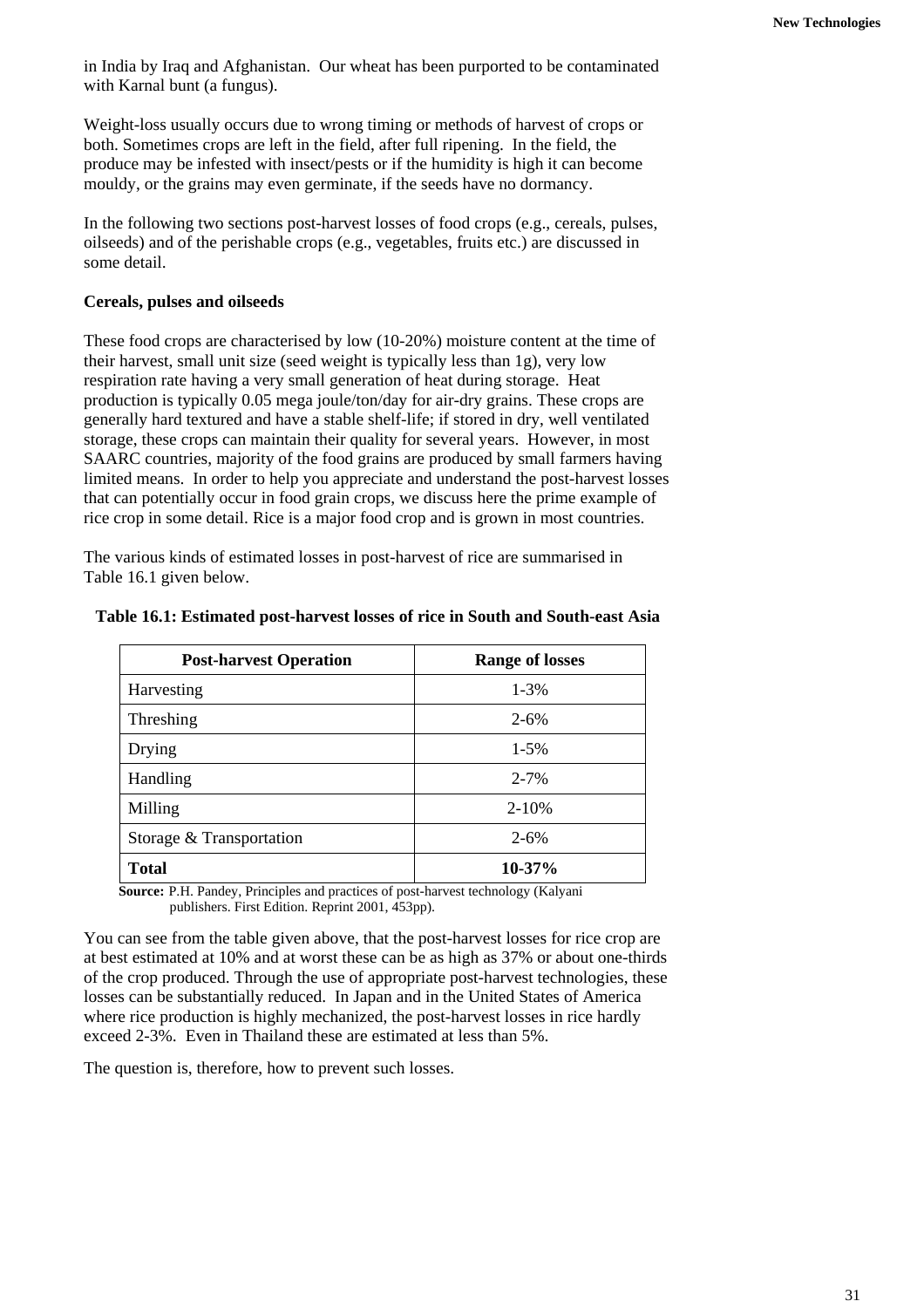#### **Prevention of losses in cereals, pulses and oilseeds**

We outline some measures that can be taken to prevent post-harvest losses.

The first step in the post-harvest technology is the harvest of the crop at appropriate seed moisture. In rice, it has been found that the crop should be harvested when the seed moisture is at 20-22%. Traditionally, farmers harvest paddy at about 16% moisture content and then sun-dry it in the field. This practice results in drying of the seeds during the day, and their wetting during the night, when the relative humidity is high. Thus a dry-wet cycle of grains called 'sun-checks' sets-in which results in grain cracks during milling of rice. The percentage of broken rice grains is therefore much higher. The quality of rice thus seriously suffers. Such rice attracts a much lower price in the market.

Researchers have now recommended an improved method of post-harvest technology for rice. It is suggested that the rice crop should be harvested when the moisture content of the paddy is  $22 \pm 2\%$ , and it should be gradually dried to a moisture content of about 12%. The paddy thus should be dried on a dry, preferably cemented floor which is covered. The produce should be raked frequently.

Generally small farmers do not have the necessary facilities. They are advised to join farmers-cooperatives or sell their produce to rice millers, who generally have adequate infrastructure for efficient handling of paddy. This simple operation of the new post-harvest technology of rice has been shown to increase the yield of paddy by 10-20%.

- The second step in the production of rice involves its storage prior to parboiling and milling. Field drying of paddy, particularly in the farmers' traditional method in Southern Indian states, exposes the crop to high temperatures. When paddy is rapidly dried, the loss of a vital vitamin called thiamine usually occurs. This reduces the nutritional quality of the rice. Also, if paddy is not stored in dry, wellaired storage bins or go downs, it may be infested with insect/pests, where it is estimated to suffer a potential loss of about 12% of available protein in the grains.
- The third step in the production of rice involves its de-husking and polishing. Currently modern methods of paddy milling are available which cause minimum damage to the outer-seed coat thus retaining essential minerals and vitamins. In many ways the farmers' traditional method of de-husking of paddy is superior to the modern methods of factory-based milling and polishing the rice as it preserves the essential vitamins and minerals in the seeds. However, such rice is not pearly white and it does not attract a better price.
- The final steps in post-harvest of rice are its packaging, storage, transport and marketing.

The post-harvest losses of grain crops like wheat, sorghum millets and other small grain crops also range between 10-40%. All these crops suffer from extensive grain quality deterioration if these are exposed to high moisture at the time of their harvest or during storage. The seeds of these crops are prone to the attack of moulds, which makes them unsuitable for consumption by humans or animals or poultry. The loss of protein in pulses during post-harvest stage is particularly serious. It has been estimated that the cowpea and bean crops stored in bins under farmers traditional systems, can suffer a potential loss of protein of up to 81%, in a year's time. This is an avoidable food-quality loss.

We now give an exercise to help you fix these ideas.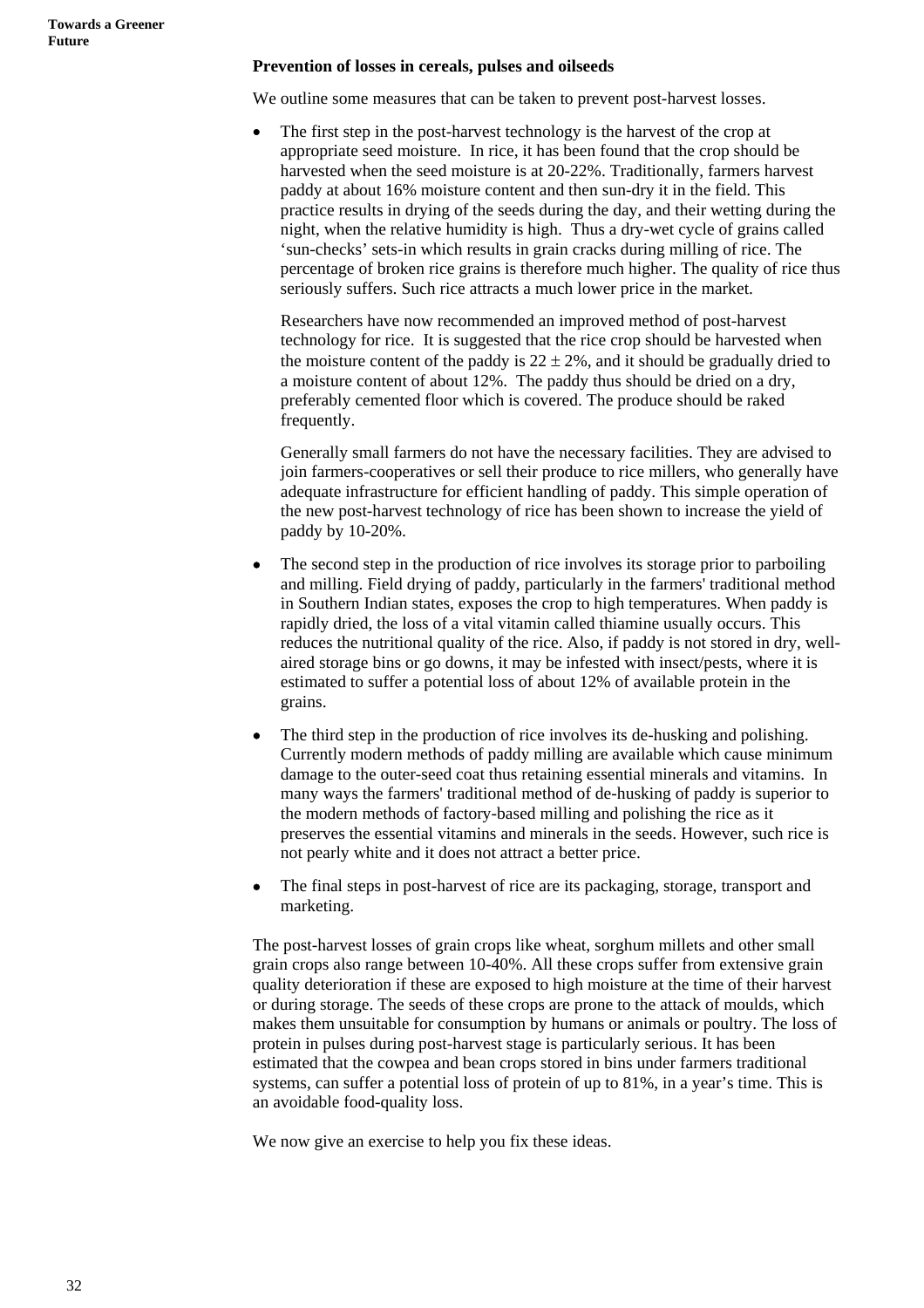## **SAQ 5**

- a) Taking rice as an example crop, estimate the losses due to its various post-harvest operations and show them in a table.
- b) At what moisture content should paddy be harvested and how should it be dried to reduce shedding, shattering and losses due to broken rice?

## **Prevention of losses in perishable crop**

The perishable crops are grouped as crops which have a typical moisture content of 70-95%. Vegetables and fresh fruits are examples of perishable crops. These crops have a low level of natural protection against weather, pests, bio-chemical deterioration and transportation. These conditions are aggravated in the tropical climatic regions where required storage and suitable transport conditions are generally lacking. The shelf life of the perishable crops ranges between a few days to a few weeks. The causes of spoilage, the rate at which it occurs, the degree of loss in weight and quality, are substantially different in perishable agricultural produce. Because of these vital differences, it is necessary to identify the causes of loss in each case and design appropriate set of interventions to check post-harvest losses in perishable crops.

## **Causes of loss of perishable agricultural produce**

- **Primary:** These are those causes that directly affect the food and its quality. These may be
	- a) **Microbiological**, where damage is generally caused by infection of the produce with fungi and bacteria. These micro-organisms consume only small amount of food or colonize the outer coat of the vegetables and fruits, but they damage the produce to a point that it becomes unacceptable for consumption. The moulds produce mycotoxins which are often poisons. The best known example of mycotoxins is *aflotoxin*, which is produced by the mould *Aspergillus flavus*. It is a liver carcinogen. It is commonly found in groundnuts. Another mycotoxin which is found in apples and pear products is *patulin*. It is caused by *Penicillium expansum* and infects fresh fruit.
	- b) **Chemical**, which cause loss of colour, flavour texture and nutritional value of the agriculture produce. For example, Maillard reaction in fruits and vegetables, causes browning and discolouration. Some pesticides and harmful chemicals which are not biodegradable also persist in fruits and vegetables (e.g., DDT can persist for a long time and is carcinogenic);
	- c) **Biochemical** which are enzyme activated reactions that mainly occur during storage. These give rise to off-flavours, discolouration and softening of fruits and vegetables. The biochemical and microbiological reactions can be slowed down considerably by freezing or refrigerating the fruits and vegetables; and
	- d) **Biological** (e.g., rodents, birds, large animals), **mechanical** (e.g., bruising of produce during handling and transportation), **physical** (e.g., excessive heat or cold) or **chemical** (premature ripening of fruits by chemicals e.g., ethylene).
- **Secondary:** These causes of post-harvest loss of perishable agricultural commodities are mainly *inadequate harvesting, packaging and handling skills; lack of appropriate containers for handling of perishables; inadequate storage facilities to protect the deterioration of food; long time-lags between harvest and marketing; inadequate refrigerated storage capacity; lack of appropriate drying facilities* and finally *lack of marketing infrastructure*. The various stages at which secondary post-harvest losses of perishable agricultural commodities occur are: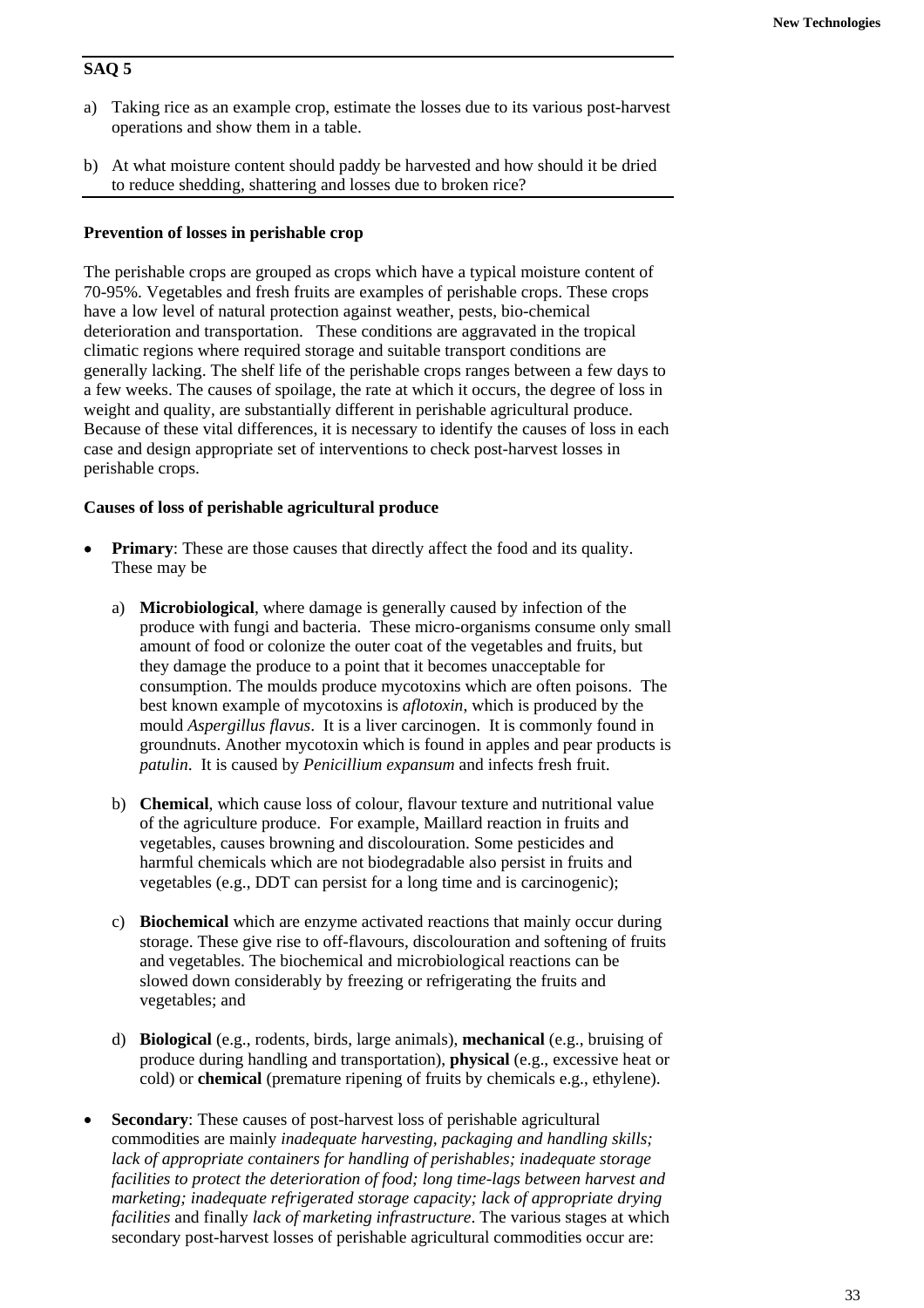*harvest, preparation, preservation, processing, storage, transportation,* and *marketing*.

#### **Controlling post-harvest losses of perishable commodities**

Few accurate and reliable data are available on the magnitude of post-harvest losses of fruits and vegetables. As a general guide, the FAO believes that 25-35% of production losses occur in the case of fruits and about 40% losses take place in vegetable production in South and South-east Asia. These losses can be controlled or reduced by:

- Harmonizing the harvesting techniques with the kind and type of fruit and vegetables.
- Careful handling and storage of the produce.
- Use of minimal cost cooling techniques; where appropriate, use of evaporative cooling. Crops should be harvested early in the morning and stored in well ventilated spaces. These should be cooled promptly after harvest.
- The produce should be stored at optimum storage temperature. For most tropical horticultural crops it is between 7° and 10°C.
- Storage of vegetables in an appropriate humidity environment (if not refrigerated) in order to maintain the product in a better condition.
- Maintenance of high-class sanitation in all storage areas.
- Use of growth retardant sprays. A number of specific growth retardant sprays are available. These may be used, in consultation with experts.

Post-harvest handling of agricultural produce is an important area of agricultural research and development. Adoption of 'good practices' of post-harvest technology could result in substantial savings of agricultural produce from deterioration and waste; it would thus add to the 'food security' of the country. Post-harvest technology also preserves and enhances the quality of the food; it would thus provide 'nutritional security'. The progressive implementation of post-harvest technological programmes is economically viable, environment-friendly, and highly needed for sustaining a greener future for the country.

In terms of R and D in India, at the national level, Central Institute of Post-Harvest Engineering and Technology (CIPHET) is the nodal organisation. It is leading research and development in agricultural production catchments on agro-processing industries. It is equipped with pilot plants, industrial liaison, and technology transfer facilities. It has a department of international cooperation. CIPHET was established first in Ludhiana (at the campus of the Punjab Agriculture University) in 1989 and has a campus at Abohar in Punjab (established in 1993). An All India Co-ordinated Research Project on Post-Harvest Technology (established in 1972) is operational in 18 centres across the country. It coordinates research and development efforts on post-harvest technology in the various eco-regions.

In sum, most farmers in the SAARC countries currently sell their farm production without any grading or processing. If they carry out primary processing at the village level, it will generate value addition to the food produce, conserve and enhance food quality, and will thus generate additional income and employment in the rural sector.

With this we would like to end the unit and summarise its contents.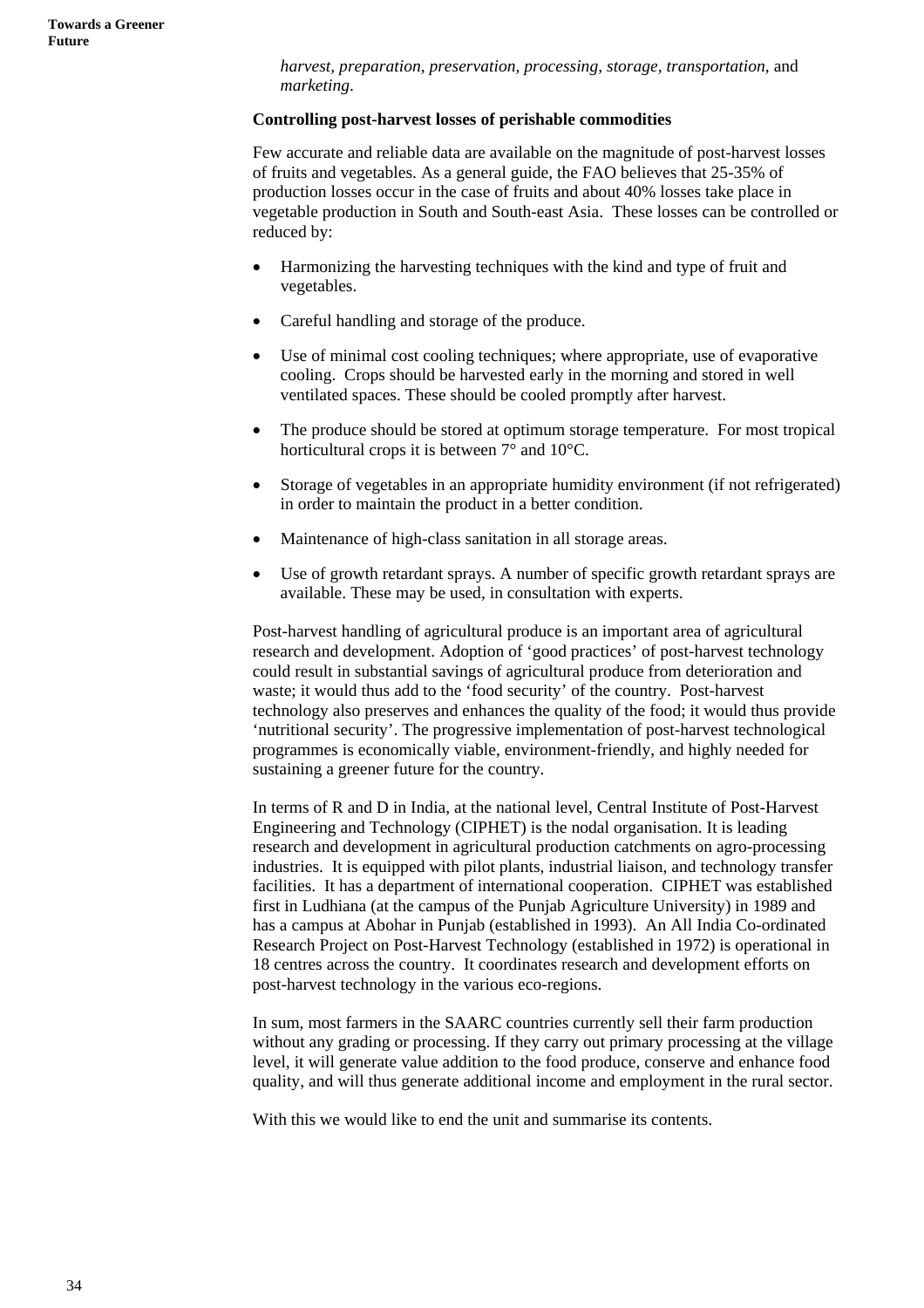## **16.5 SUMMARY**

- Three new cutting edge technologies which can facilitate leading our agriculture towards a greener future are: **Biotechnology**; **Space, information and communication technologies**; and **Post harvest technologies** to preserve the food and its quality while avoiding losses.
- **Biotechnology** is the new cutting-edge arm of life sciences which applies biological organisms, tissue culture techniques, cloning of DNA, including its recombinant manipulations, monocolononal antibodies, protein engineering, protoplast fusion, immobolized enzyme, cell catalysis, sensing with the aid of biological markers. It aims to provide goods and services for human welfare by an integrated use of biochemical, microbiological, and engineering sciences, which impact almost all aspects of living organisms including crop plants. In agriculture, the major use of biotechnological tools is to produce genetically engineered transgenic crop plants, which are hoped to perform better in stressed environments. Such plants can ward-off insect/pest attacks, give better and quality produce which have a higher nutritional value and shelf-life.
- The use of the products of **space, information and communication technologies** has already revolutionized the use of visual and voice media. Today, we can receive TV signals in the most remote places and talk to any one across the world by pressing a few buttons on a cellular phone system. Thus a farmer or farmer's cooperative situated in any remote corner of the country can be in touch, on a real time basis, with the markets, on the one hand, and with the technical advisory services, on the other.
- Space, information and communication technologies have **several applications in agriculture**. Remote sensors in satellites generate data which when read in conjunction with geologic, weather and socio-economic data in a geographical information system (GIS) environment, can provide a firm basis to land use planners to devise alternate options for sustaining productivity of various land uses and their impacts on ecological, natural and environmental resources together with their economic implications. Farming communities empowered with information and communication technologies can weatherproof their production and gain access to useful information as well as markets for selling their produce profitably. The Department of Space in India has also undertaken several missions for sustainable development using space, communication, and information technologies aimed at a greener future of our agriculture and to achieve food security and social justice.
- The third set of new technologies for ensuring a greener future for our agriculture is related to **post-harvest technology**. It aims at saving food losses that take place during the harvesting of crops – both agricultural and horticultural, and during processing until these reach the ultimate consumer. The kinds and extent of harvest and post-harvest losses of cereals, pulses and oilseeds (agricultural crops) on the one hand and of perishables (fruits and vegetables) on the other have been described. The post-harvest losses in the case of agricultural crops are estimated to range between 10 and 40%, while in the case of perishable these could be as high as 60% or even a total loss of the crop.
- The **losses of quality** due to in-appropriate post-harvest handling are identified. In the case of rice, losses of protein, vitamins and minerals occur due to wrong milling techniques. If the drying cycle of paddy is not well managed, the content of the broken rice has been shown to increase considerably, which results in economic losses. Similarly losses in the protein content in pulses can be considerable, if these crops are not properly stored. A number of steps for controlling post-harvest losses of agricultural crops have been suggested. Food saved is the food available for ensuring food and nutritional security of our people. Also, the quality of food has assumed a special importance in view of the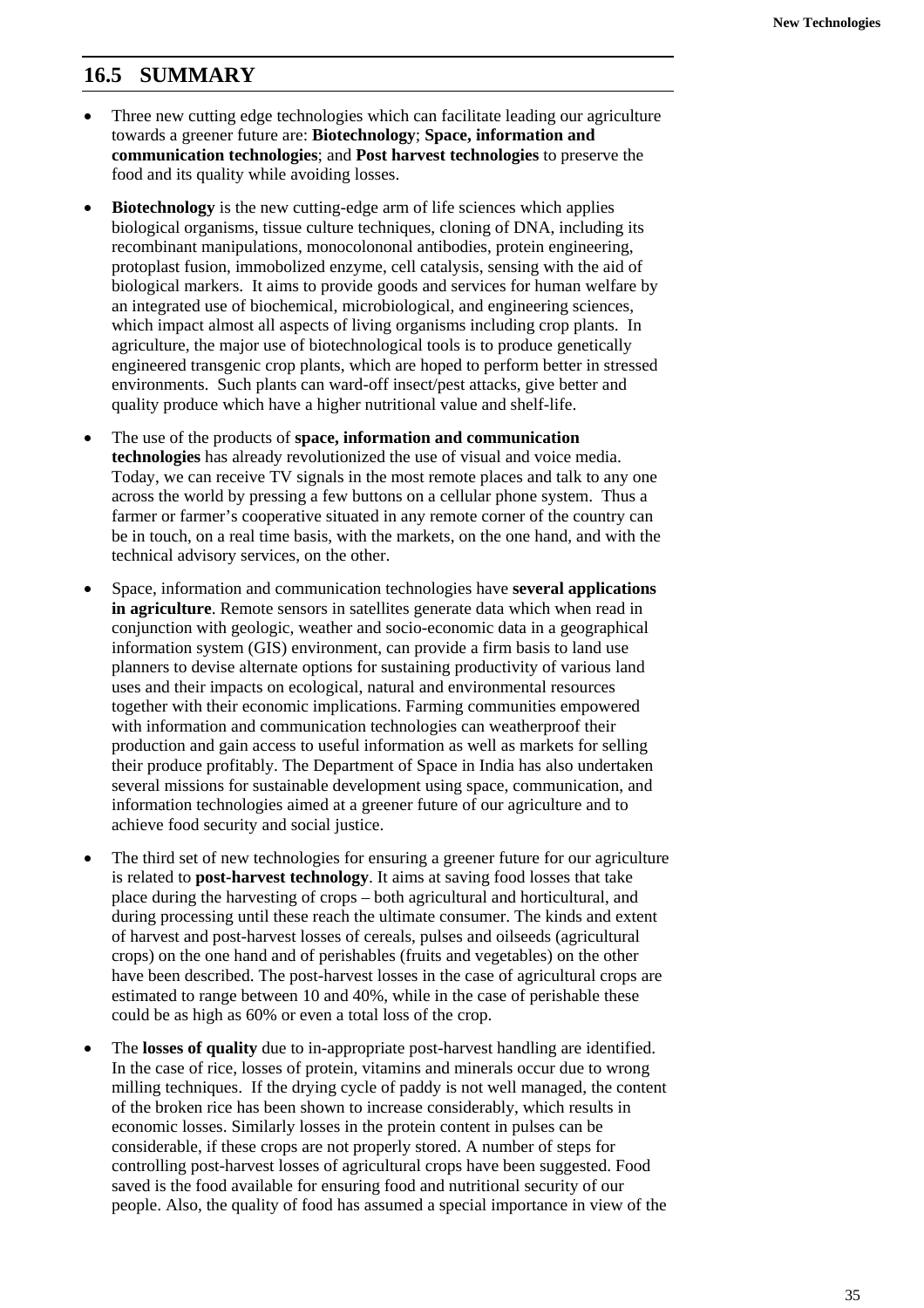globalisation of agriculture in the post-WTO regime. Post-harvest technology saves both quantity and quality of food.

## **16.6 TERMINAL QUESTIONS**

- 1. Discuss the scope and limitations of biotechnology in sustaining agricultural production.
- 2. What are GM crops? How are they useful in avoidance of biotic and abiotic stresses in crop plants?
- 3. Discuss how modern communication technologies can improve extension of new technologies on real-time basis in agriculture improving the farmer's economic situation.
- 4. How do post-harvest technologies differ for storage of food grains and fruits and vegetables?
- 5. How do perishable crops differ from the food grains in terms of post-harvest losses? What are the essential elements of the post-harvest technology for fruits and vegetables to minimise losses?

## **REFERENCES**

- 1. Symposium on Resource and Environmental Monitoring ISRS Annual Convention held at Hyderabad 3-6 December 2002. Source : Indian Space Research Organisation and National Remote Sensing Agency
- 2. Science and the World's Future. Lecture delivered on 26 April 1999 at the  $136<sup>th</sup>$ annual meeting of the National Academy of Science, USA, Washington, DC by Bruce Alberts, President, NAS. Source : Bruce Alberts.html
- 3. Sustainable Development: Agriculture and Rural Development. Source : Untied Nations, UN.org/esa/sustden/agri.htm
- 4. Information Village Research Project (IVRP). Source : MSSRF
- 5. Success stories of rural ICTs in a developing country. Report of the Panasia Learning and Evaluation Group's Mission in India. Source: MSSRF
- 6. Information and knowledge in the age of Electronic Communication: A developing country perspective. Talk given at the Volkswagen Foundation 7 May, 1999 by Subbiah Arunachalam. Source : MSSRF
- 7. Connecting Rural India to the World. Celia Dugger. The New York Times, 28 May 2000
- 8. Information Technology (IT) in Developing Nations. M. Shanmugavelan. Sustainable Development Department. FAO. Source : MSSRF
- 9. Towards a knowledge system for sustainable food security: The information village in Pondicherry. Source : MSSRF
- 10. How to eradicate hunger. An editorial based on an interview given by Professor MS Swaminathan to Mr. Parshuram Ray. Humanscape. 2001. Source : MSSRF
- 11. Ignited Minds: Unleashing the power within India. A.P.J. Abdul Kalam. 2001 Source: Viking Publishers.
- 12. Precision Agriculture: Information technology for improved resource use. Agricultural Outlook, 1998. Source: Economic Research Service, USDA.